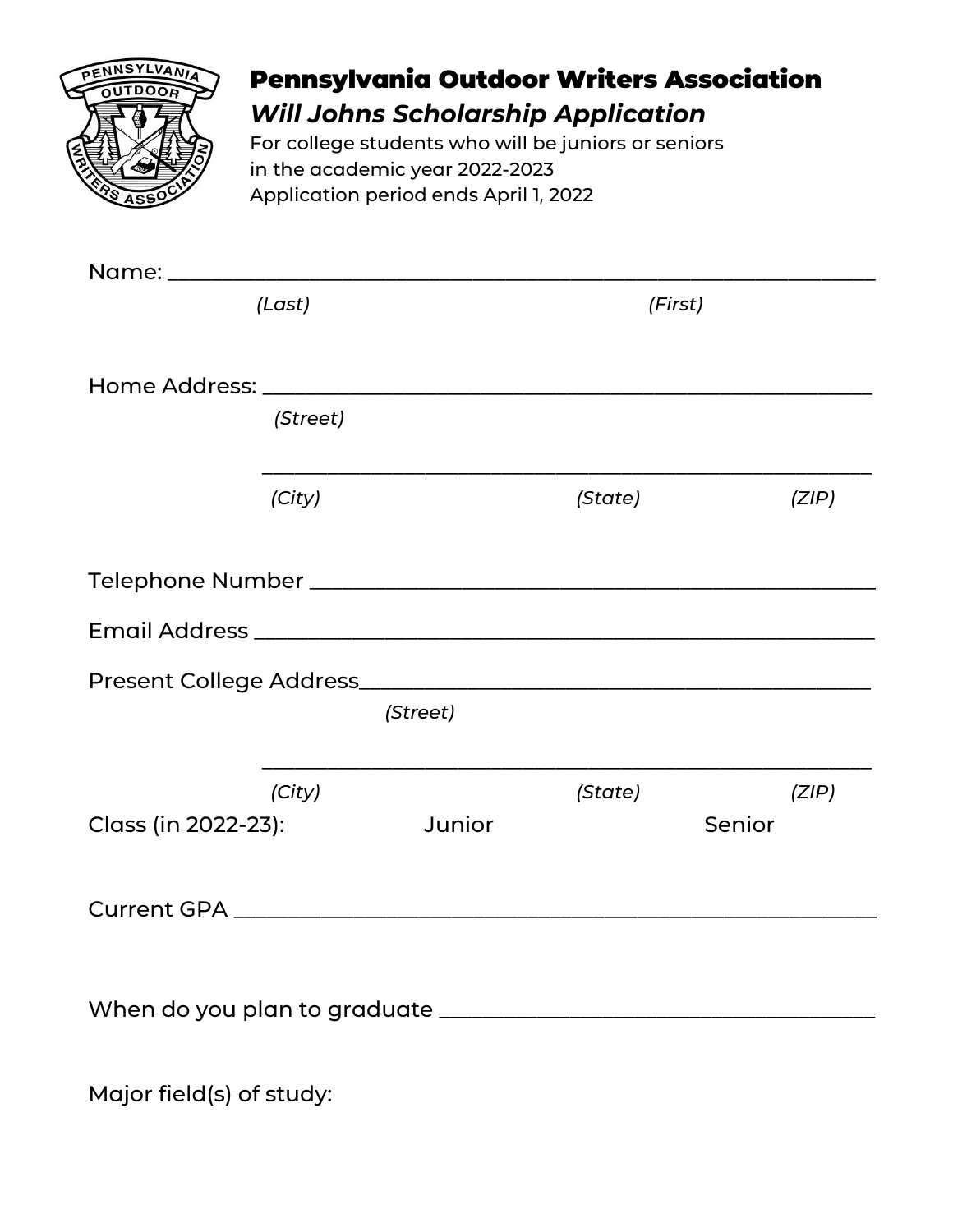List outdoor activities in which you engage and explain your involvement (use a separate sheet of paper if necessary)

List experience in outdoor communications, if any (use a separate sheet of paper if necessary):

References (names, occupations, addresses) or include non-faculty letters of recommendation (use a separate sheet of paper if necessary):

The undersigned applicant gives permission to POWA to confirm my GPA with the University, for that purpose only: (Yes \_ No \_) and permission to use my grade point average in their publicity if I am a winner of the annual POWA - Willard T. Johns Memorial Scholarship. (Yes \_ No \_)

Signature of Applicant \_\_\_\_\_

DEADLINE FOR RETURN OF THIS APPLICATION IS APRIL 1, 2022 SEND YOUR APPLICATION TO: POWA, PO Box 885, Sayre, PA 18840 OR EMAIL to ppiatt@paoutdoorwriters.com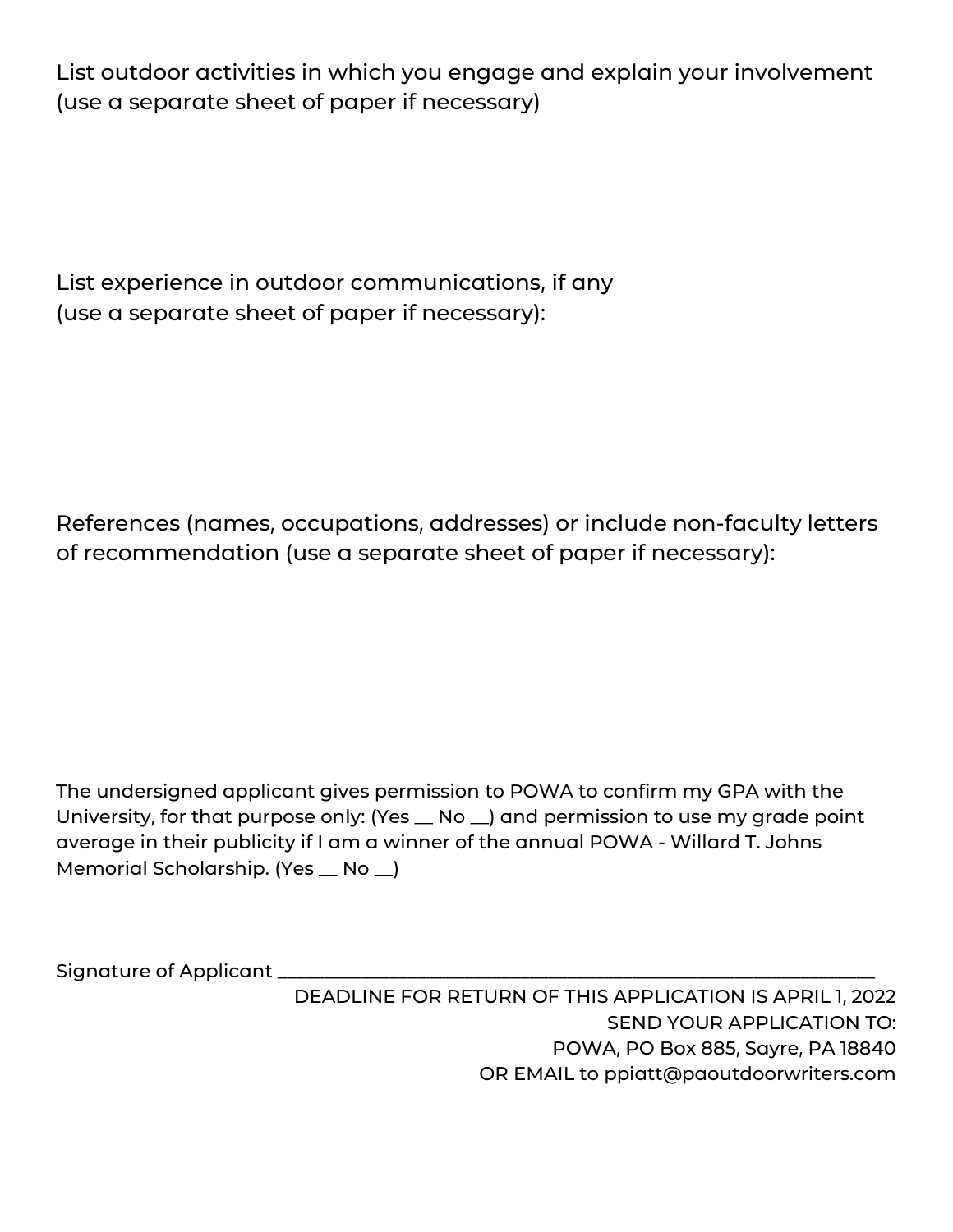## Pennsylvania Outdoor Writers Association Willard T. Johns Memorial Scholarship

Instructions for applicants

- 1. Complete the application and sign it.
- 2. In addition to completing the application, attach a one-page statement detailing your career goals and comments describing your philosophy on the outdoors.
- 3. Include a brief letter of recommendation from a faculty member of your university with the return of your application.
- 4. Include a current transcript of your grades.
- 5. April 1, 2022 is the deadline for return of your application, one-page statement, letter of recommendation, and college grade transcript. Return all to the POWA office.

The Pennsylvania Outdoor Writers Association – Willard T. Johns Memorial Scholarship honors the memory of Willard T. Johns and recognizes outstanding students who are planning communications careers to relate the principles of conservation and the attractions of the out-of-doors.

Preference for this scholarship shall be given to all full-time junior and senior students enrolled in one of the following curriculums:

Pennsylvania State University, Main Campus

- College of Communication and its four departments
	- o Advertising/Public Relations
	- o Film Production and Media Studies
	- o Journalism
	- o Telecommunications
- Department of Ecosystem Science and Management
	- o Forest Ecosystem Management
	- o Soil Science Option Environmental Resource Management
	- o Wildlife and Fisheries Science.

University of Pittsburgh at Johnstown

- **•** Humanities Division
	- o Communication
	- o English Writing (Creative or Professional)
	- o Journalism
	- o Multimedia and Digital Culture